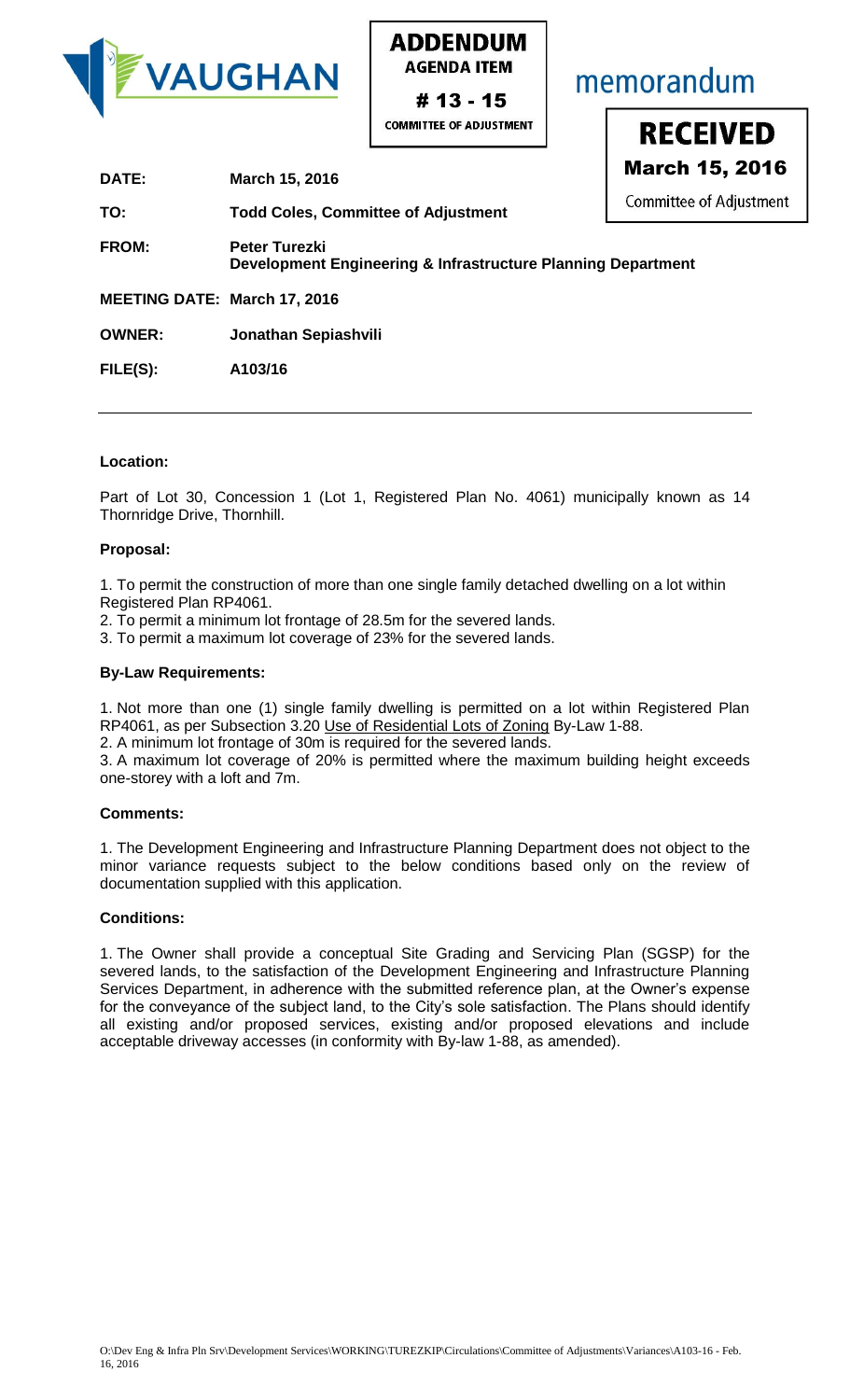

| DATE:                               | March 15, 2016                                                                       |
|-------------------------------------|--------------------------------------------------------------------------------------|
| TO:                                 | <b>Todd Coles, Committee of Adjustment</b>                                           |
| <b>FROM:</b>                        | <b>Peter Turezki</b><br>Development Engineering & Infrastructure Planning Department |
| <b>MEETING DATE: March 17, 2016</b> |                                                                                      |
| <b>OWNER:</b>                       | Jonathan Sepiashvili                                                                 |
| FILE(S):                            | A104/16                                                                              |

# **Location:**

Part of Lot 30, Concession 1 (Lot 1, Registered Plan No. 4061) municipally known as 14 Thornridge Drive, Thornhill.

### **Proposal:**

1. To permit the construction of more than one single family detached dwelling on a lot within Registered Plan RP4061.

2. To permit a maximum lot coverage of 23% for the retained lands.

### **By-Law Requirements:**

1. Not more than one (1) single family dwelling is permitted on a lot within Registered Plan RP4061, as per Subsection 3.20 Use of Residential Lots of Zoning By-Law 1-88. 2. A maximum lot coverage of 20% is permitted where the maximum building height exceeds one-storey with a loft and 7.0 metres.

# **Comments:**

1. The Development Engineering and Infrastructure Planning Department does not object to the minor variance requests subject to the below conditions based only on the review of documentation supplied with this application.

#### **Conditions:**

1. The Owner shall provide a conceptual Site Grading and Servicing Plan (SGSP) for the retained lands, to the satisfaction of the Development Engineering and Infrastructure Planning Services Department, in adherence with the submitted reference plan, at the Owner's expense for the conveyance of the subject land, to the City's sole satisfaction. The Plans should identify all existing and/or proposed services, existing and/or proposed elevations and include acceptable driveway accesses (in conformity with By-law 1-88, as amended).